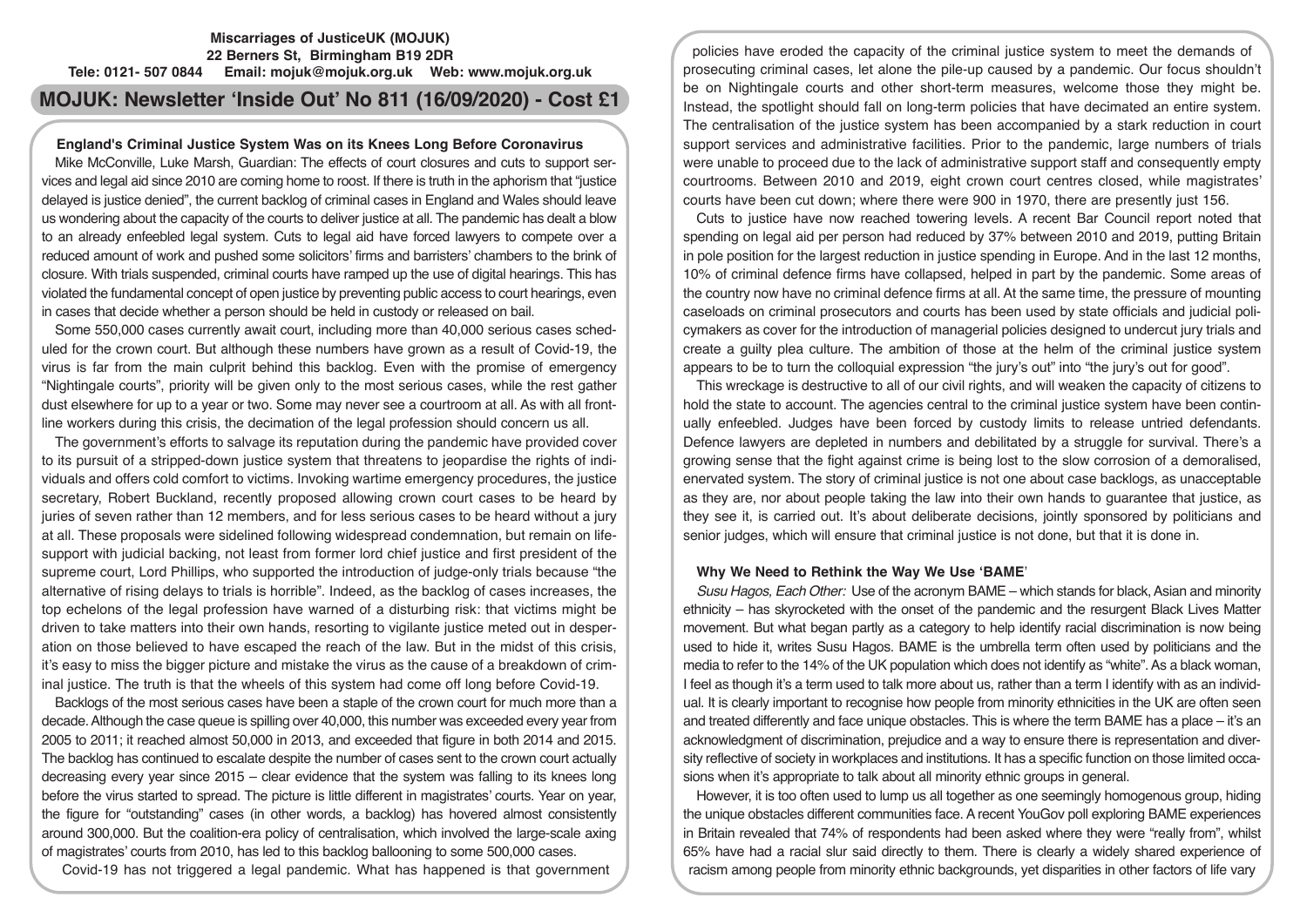greatly. Not only are Black Caribbean pupils three times more likely to be excluded from school than other pupils – they're also twice as likely to be excluded than their Black African counterparts.

*"There is strength in solidarity and our shared experiences as people from minority ethnic backgrounds must unite us in striving for change. But we must also recognise the nuances and differences in the injustices our communities face"*. The term BAME has been used extensively when discussing the unequal impact of Covid-19. Public Health England's August report found that people from Bangladeshi backgrounds had double the risk of dying from the virus compared to those who are white. Meanwhile people of "Chinese, Indian, Pakistani, Other Asian, Black Caribbean and Other Black ethnicity" had between 10 and 50% higher risk of death. A separate analysis published by the Institute of Fiscal Studies in May found people of Black Caribbean descent had the most disproportionate risk of dying from Covid-19 in England's hospitals. It also found people of Chinese heritage were dying at a lower rate than white British people. These figures illustrate how Covid-19 has also not impacted all "BAME" communities equally.

The word BAME also appears to have increasingly become a way of portraying workplaces as fair and diverse, when really black voices are absent. In June, Sky News quizzed health secretary Matt Hancock on the lack of black ministers in the Cabinet. He replied that there are a "whole series of people from a black, Asian and minority ethnic background," pointing to chancellor Rishi Sunak and home secretary Priti Patel, who both trace their heritage to India. When pressed on the absence of black members specifically, he goes on to say that what really matters is "a diversity of thought". It is an example of how BAME discourse can be used to silence, rather than serve, black communities.

BAME and black are not interchangeable. There is strength in solidarity and our shared experiences as people from minority ethnic backgrounds must unite us in striving for change. But we must also recognise the nuances and differences in the injustices our communities face. Overuse and misuse of the word BAME can be regressive, particularly whilst trying to discuss issues that disproportionately hinder the black community. A phrase with roots in holding institutions accountable is being turned into a loophole of ambiguity that allows for those in power to shirk responsibility and trivialise the adversity we face. We must be mindful and limit our use of the word BAME, instead referring to different communities by their name.

**Unconvicted: Custody Time Limit to be Increased to Ease Court Case Backlog in England**  *Jamie Grierson, Guardian*: Unconvicted defendants awaiting trial in prison face longer stints behind bars, as ministers plan to increase custody time limits to ease the pressure of a rising backlog of court cases, the Guardian understands. The coronavirus lockdown temporarily halted jury trials in March and despite the government creating "nightingale" courts there are more than 500,000 cases yet to be heard in magistrates and crown courts, an increase of about 100,000 on pre-pandemic levels. In July a crown court judge ordered that a suspected drug dealer be released from prison because the shortage of courtrooms meant his trial was unlikely to be heard until next year. The Guardian understands the custody time limit is to be increased from six months to eight months through secondary legislation to be laid on Monday. Prosecutors are able to apply for custody time limits to be extended but it is in a judge's power to refuse an application. The Ministry of Justice did not respond to requests for comment.

David Lammy, the shadow justice secretary, said: "Rather than deal with the backlog they helped create through a decade of cuts and court closures, the government has been forced to increase the amount of time unconvicted defendants spend locked up. As a result, justice will be further delayed

for the victims of crime, as well as defendants. "This is the result of the government's incompetence and complete failure to address the crisis in our courts that Labour has been warning about for months." The move will raise questions about the impact on prisoner numbers. The MoJ has been reducing the number of inmates held in jail as part of its approach to managing coronavirus across the estate. The total number of prisoners held in England and Wales is about 4,000 lower than in March. But any move to increase the amount of time prisoners are held on remand is likely to slow down the rate at which the total prison estate is reducing. In a rare criticism of the government in July, one judge, Keith Raynor, said: "Many defendants in custody will not be tried until well into 2021." He was speaking at Woolwich crown court during a hearing regarding Richard Graham, 49, who was arrested in December and charged with drug offences. His trial had been due to start in May. Refusing a third extension to Graham's custody, Raynor said the lack of available courts was not a good enough reason to keep him in prison.

#### **Plaques Commemorate Women Accused of Witchcraft**

Claire Mitchell, Scottish Legal News: Thousands of women who were executed from the 16th to 18th centuries after being accused of witchcraft have been commemorated at an event in Fife. Three plaques along the Fife trail were unveiled at the ceremony to commemorate the accused women of Culcross, Torryburn and Valleyfield. It is estimated that 380 Fifers, most of them women, were accused of practising black magic between the 16th and 18th centuries and many were subjected to imprisonment, torture and brutal death sentences. Across Scotland, it is thought that around 5,000 women were accused of black magic and witchcraft. The event was organised by the Remembering the Accused Witches of Scotland (RAWS) group, and featured speeches from Lindsey Marchant, Councillor Kate Stewart and Claire Mitchell QC. Ms Mitchell said: "We don't have a central point of saying we're sorry for what we've done or recognising it, or acknowledging it in any way. "I want a pardon for the women who had been convicted as witches, I want an apology for those that had been accused that never made it for whatever reason to trial, some of whom died while they were being tortured. "And also a national memorial, some sort of national statue or something of the like where people understand and see what has happened in the past."

# **Police to Drop 'Domestic Extremism' Label to Describe Protest's**

Ellie Williams-Brown, Justice Gap: The police have finally dropped the term 'domestic extremism' after critics have accused them of rebranding lawful protest by using the phrase to capture a wide range of campaigning activity. The National Police Coordination Centre, which oversees the deployment of police officers to large scale events and in times of national crisis, has confirmed that it will no longer use the term. Its decision comes 12 months after a similar decision by the Home Office (here). A freedom of information request by the campaigning group Netpol, the Network for Police Monitoring, has confirmed the policy change. You can read more on Netpol's site here. The NPoCC have told Netpol that the counter terrorism policing headquarters will be looking for new terminology.

'Domestic extremism' has been used to justify police surveillance on people, many of whom have not been arrested. In January 2019, The European Court of Human Rights in Strasbourg ruled police were not justified in retaining and compiling records of 94-year-old peaceful protester, John Catt. The Court ruled the records on a database of 'domestic extremisms' were unnecessary, violating Catt's human rights, and that the database lacked safeguards to protect protesters' rights. The abandonment of 'domestic extremism' follows criticisms that the term was slippery without a clear, legally binding definition. The vagueness of 'domestic extrem-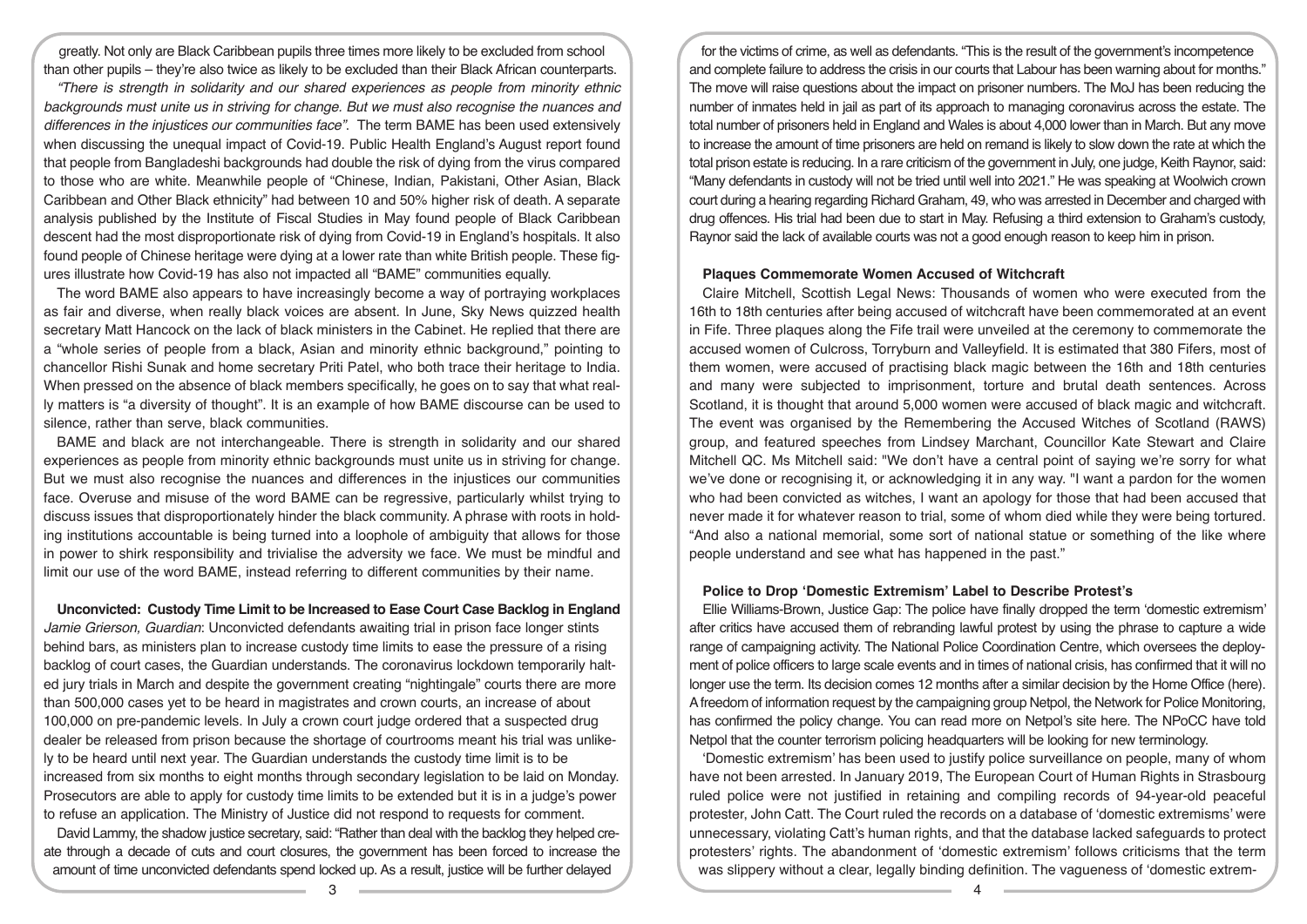ism' has left it open to differing, subjective interpretations. MI5's website, which no longer contains the term, previously defined 'domestic extremism' as 'individuals or groups that carry out criminal acts in pursuit of a larger agenda' who 'may seek to change legislation or influence domestic policy and try to achieve this outside of the normal democratic process'.

Netpol criticised the lack of clarity around 'criminal acts' and 'normal democratic process', claiming the definition failed to acknowledge direct action protest's role in democratic process and the implied ignorance of the differences between civil disobedience and more serious forms of criminal activity. The group suggested its broadness has allowed the police to use the definition as it suits them. Netpol has run a 'Protest is Not Extremism' campaign to highlight its concern that the has been assigned to campaigns using civil disobedience or direct action tactics which do not break the law. Netpol claims the term 'extremist' is consequently given to campaigns who are not undertaking unlawful actions.

The term was given to Green Party peer Jenny Jones and comedian Mark Thomas. The Guardian revealed in January 2020 that counter-terrorism police labelled Extinction Rebellion (XR) as an extremist ideology, bundling Greenpeace, and Stop the Badger Cull with extremist right wing groups, such as the National Front. This labelled the non-violent groups the same as the National Action group, banned for terrorist violence in December 2016, under the Terrorism Act 2000. A letter to the Guardian in 2019 from 152 campaigners, lawyers, politicians, and journalists demanded 'domestic extremism' no longer be used to categorise protest activities. The list included John Catt, Kate Hudson from the Campaign for Nuclear Disarmament, and the co-founder of Extinction Rebellion, Dr Gail Bradbrook.

# **Pat Finucane: UK Government Pressed Over Murder Probe**

The UK government has been asked how it intends to comply with a Supreme Court ruling for a probe into the murder of Belfast solicitor Pat Finucane. The Committee of Ministers of the Council of Europe has demanded "concrete information" by 22 October. Mr Finucane was shot by loyalist paramilitaries in front of his young family at their home in February 1989. In 2019, the Supreme Court ruled there had not been a human rights-compliant inquiry into his death. A UK government spokesperson says it is committed to "taking forward these important issues as soon as possible". The Committee of Ministers is a decision-making body made up of the ministers for foreign affairs of the 47 member states of the Council of Europe.

*'Run Out of Patience'* The committee issued an eight-point document, which included a call that it was "urgent that the authorities take such a decision without further delay" over the Finucane probe. A general measure further expressed concern at the "lack of detail" in the government's approach to mechanisms to deal with the past. Mr Finucane's widow Geraldine welcomed the statement, saying it was "disappointing the UK government must be compelled in this way". "It would appear that the Committee of Ministers has now run out of patience and, like me, is demanding clear answers," she added. Geraldine Finucane has been involved in a long-running legal battle over her husband's murder

Dublin's Minister of Foreign Affairs Simon Coveney has welcomed the decision in relation to both the Pat Finucane murder and the wider issue of legacy cases. The Irish government said it was a "matter of significant and increasing concern" that the legislation to implement the Stormont House Agreement framework to deal with Troubles-related cases has not been progressed. "Victims and survivors have had to wait for far too long for a suitable and effective system in Northern Ireland to deal with the legacy of the Troubles," the government said.

Mr Finucane was a high-profile solicitor and convicted members of the IRA were among

his clients. In February 2019, the Supreme Court judges said none of the inquiries into Mr Finucane's death, including the review carried out by Sir Desmond de Silva, had the capability "of establishing all the salient facts" about his killing or the liability of those who were responsible for his death. In his 2012 review, Sir Desmond de Silva QC said the state had facilitated Mr Finucane's killing and made relentless efforts to stop the killers being caught. However, his report concluded there had been "no overarching state conspiracy".

## **UK Government Told Keep Pseudoscientific Polygraph Tests Out of Scotland**

John Finnie, Scottish Legal News: The Scottish Greens have told the UK government to keep their polygraph tests out of Scotland's legal system following reports that 'Jeremy Kyle' lie detector tests could be rolled out across the UK for convicted terrorists. A review of terror legislation has recommended the polygraph tests – despite the fact they are widely regarded to be pseudoscientific. Polygraph technology is most widely used in the US. Justice spokesman John Finnie said: "Amnesty International have rightly expressed serious concerns about the use of these tests, which are already used by officers in England and Wales. There is no evidence that they work, and there are books published about how to fool these tests.

"Scotland has always had a separate legal system, and the Tories have no mandate to meddle with it in this way. If UK ministers are so confident in the efficacy in this disproven method, they should take the test themselves over their claims on NHS spending and their intentions to dismantle devolution and hand Boris Johnson a veto over our parliament." Justice Secretary Humza Yousaf tweeted: "We don't use 'Jeremy Kyle' polygraph tests in our Justice system in Scotland, never have. UK Govt Ministers want power to introduce them in Scotland without consent of Scot Govt & Parliament. "This measure won't keep us safe." He added: "What's worrying is UK Govt want to be able to bypass Scottish Parliament & Govt & have power to introduce polygraph tests in our justice system without our consent – justice is devolved (hence why they would need an LCM)."

## **MPs Accused Ministers of 'Demonising' Asylum Seekers 'Stoking' Racial Tensions**

*Zaki Sarraf, Justice Gap:* MPs accused the ministers of 'demonising' asylum seekers, 'stoking' racial tensions and using 'Trumpian' language. In a debate about migrants crossing the channel on Wednesday 3rd September, the government was criticised for its approach to migrants fleeing conflict five years after the death of the Syrian toddler Alan Kurdi on a Turkish beach. Boris Johnson expressed sympathy for those 'so desperate as to put their children in dinghies' but went on to condemn the act as criminal and 'undermining the legitimate claims of others who would seek asylum in this country'. 'That is why we will take advantage of leaving the EU by changing the Dublin regulations on returns and we will address the rigidities in our laws that make this country, I'm afraid, a target and a magnet for those who would exploit vulnerable people in this way,' the prime minister said. Johnson was speaking prior to an urgent question on small boat crossings from the shadow home secretary, Nick Thomas-Symonds. Immigration minister Chris Philp told MPs that there was 'a completely unacceptable increase' in illegal migration through such crossings from France to the UK and said that the government was 'working relentlessly' to stop migrants making the journey. He pointed out that 24 people had been convicted and jailed for facilitating illegal immigration. Philip also said that France was a safe country and that 'genuine asylum seekers' should be claiming asylum in the first safe country they reach.

Several MPs made reference to the Home Office's criticism of 'activist lawyers' last week.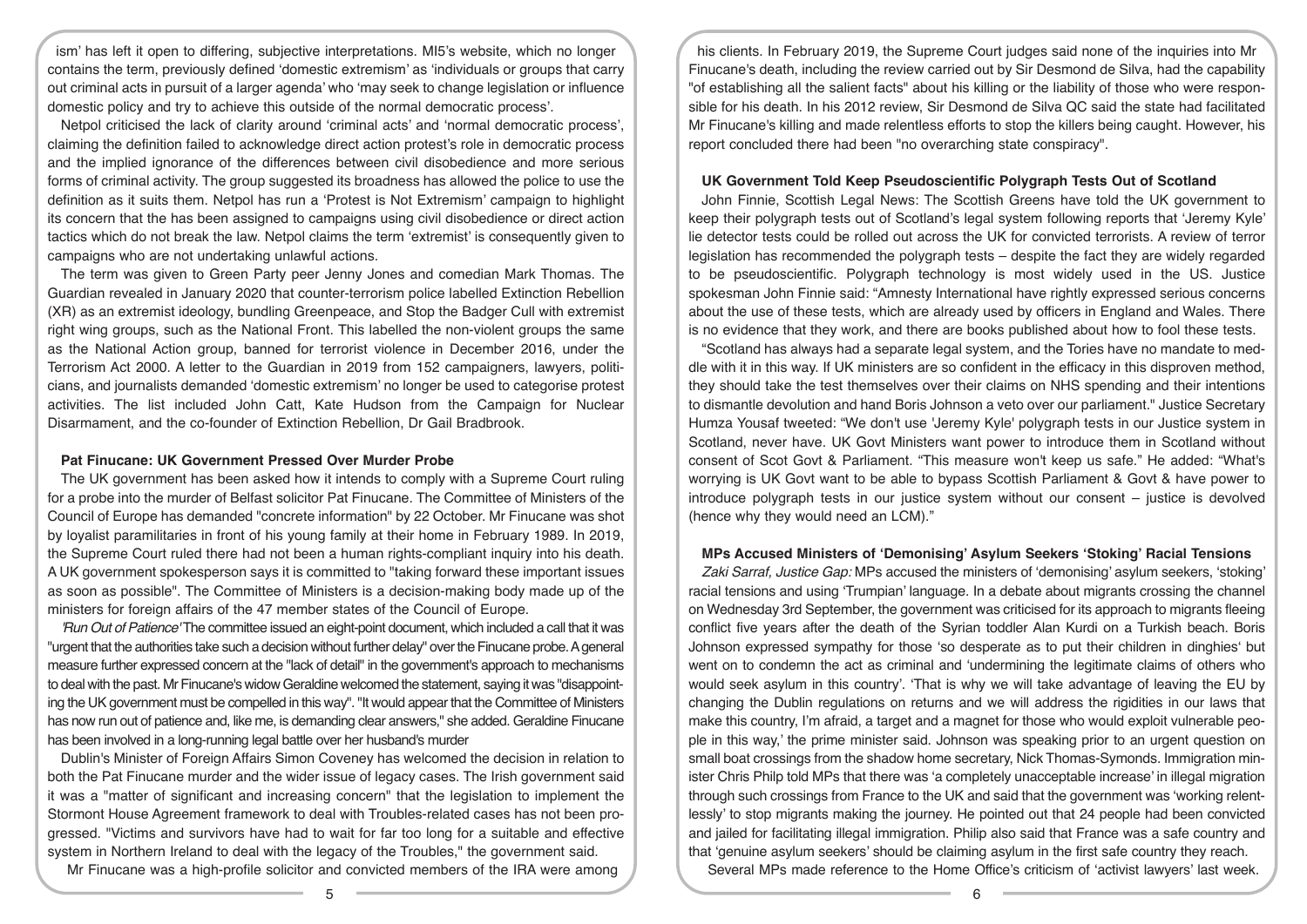'Does [Chris Philp] understand that Trumpian language like that and other comments in the Chamber today risk stoking further divisions and tensions?' asked Alan Brown, SNP MP. Brown continued on: 'Will he apologise for demonising both asylum seekers and lawyers acting on their behalf in saying that they were trying to "undermine" the rule of law.' Dehanna Davison, Conservative MP, claimed that legal returns of illegal migrants were 'frustrated by activist lawyers putting in last-minute challenges' and that they were 'happy to see taxpayers' money wasted.' Philp agreed that 'activist lawyers' were intentionally lodging cases at the last minute to frustrate returns. Stuart McDonald, SNP MP, asked the minister to confirm whether there is anything in international law which obligates asylum seekers to seek asylum in the first safe country they reach. In response, the minister stated that safe routes from Europe was not the answer because Europe is already safe. However, Philip did not comment on whether there is anything in international law necessitating asylum seekers to stay in the first safe country. The Green MP Caroline Lucas pointed out that people have a right to apply in any country they choose 'and family reunion is supposed to take precedence'. 'I would like him to correct that when he replies,' she said. Later, in response to a question about the current safe routes, Philp stated that safe routes already exist, including the Gateway Resettlement Scheme, the Dubs scheme, applying for asylum in-person after arriving in the UK with a visa.

# **Voyeur Sentenced After Woman's Five-Year Campaign**

Michael Buchanan, BBC News: A man has been sentenced for filming a naked woman in a hotel room while she was unconscious, following her five-year campaign for justice. Christopher Killick, 40, recorded a 62-second clip of Emily Hunt in an east London hotel in 2015. Prosecutors told Ms Hunt what he did was not illegal, until the law was clarified by the Court of Appeal. Killick, who previously pleaded guilty to voyeurism, was given a 30-month community order and fined £2,000. At a Stratford Magistrates' Court hearing, he was also ordered to pay Ms Hunt £5,000 in compensation and put on the sexual offenders register for five years. Christopher Killick was given a 30-month community order and fined £2,000

Ms Hunt, a New York-born former PR executive, said she had no recollection of how she ended up in the Town Hall Hotel in Bethnal Green in May 2015. She maintains she was drugged and raped. Killick, from Brent, north-west London, was initially arrested on suspicion of rape, but police dropped the case due to a lack of evidence. The 40-year-old had always claimed the encounter was consensual and no prosecution for rape was ever brought against him. During the course of their investigation, officers discovered the video of Ms Hunt, which Killick told police he had filmed for his own sexual gratification.

On six separate occasions the Crown Prosecution Service (CPS) told Ms Hunt what had happened was not illegal. But in January, judges considering a separate case at the Court of Appeal ruled that filming a partner during sex without their consent is voyeurism and Killick was subsequently charged. In her victim impact statement, Ms Hunt told the court his actions "ruined my life" and the case had been "profoundly disturbing, debilitating and ultimately devastating".

*What Does The Law Say About Voyeurism?* In law in England and Wales, a person has committed an act of voyeurism if they: • Observe for their own sexual gratification someone else "doing a private act" • Know the other person does not consent to being observed. The law also says you have committed a voyeurism offence if you film someone "doing a private act" without consent. Because Emily Hunt's encounter with the man who filmed her was deemed consensual, the CPS said she had consented to being observed naked and this extended to filming. In other words, you don't have a

reasonable expectation to privacy when with a consensual partner. But Ms Hunt maintains she didn't ever give consent and was raped, but the police dropped the case due to lack of evidence.

In January, during a different case, the Court of Appeal clarified that someone should not be filmed doing "a private act" without consent, even if the person filming was the consensual partner. Effectively, even if you are having consensual sex with someone, it does not entirely remove the expectation of privacy from that person when it comes to filming them.

This decision meant that Ms Hunt had the legal grounds to pursue her case against Killick. Speaking about her five-year battle for justice, Ms Hunt - who has waived her right to anonymity told the BBC that the CPS had "behaved in an appalling manner". "It's just inexcusable. We deserve better, we deserve a criminal justice system and a prosecution service that believes that violent criminals belong in jail." She said that since January's ruling she had been contacted about similar cases to hers, adding that now "somebody was taking this seriously from the beginning and treating the victim like a victim" that this was "the biggest win". A CPS spokesperson said: "We recognise the delays in bringing this case to court have had a lasting impact on the victim. "This is a complex area of law, which was clarified for the first time in the Court of Appeal this year... the CPS does not make or decide the law; that is the remit of Parliament and the courts respectively."

# **Dangerous Drivers Causing Death Could Face Life Imprisonment Under New Plans**

Zoe McDonnell, Scottish Lega News: Drivers across the UK should take note of a proposal on the sentencing of dangerous drivers who cause death discussed at the UK Parliament on 21 July 2020. Former Prime Minister Theresa May MP secured permission to present a Private Member's Bill to increase the maximum sentence for causing death by dangerous driving from 14 years to life imprisonment. Second reading for this bill - when MPs will debate its key themes and principles - is scheduled for 16 October 2020 in the House of Commons. The criminal offence of dangerous driving is defined as driving in a way which falls far below what would be expected of a competent and careful driver where it would be obvious to a competent and careful driver that driving in that way would be dangerous. Dangerous driving can include falling asleep at the wheel, accidentally pressing the accelerator instead of the brake, ignoring road signs or signals, racing, and being distracted by using a mobile phone.

The Sentencing Council for England & Wales implemented sentencing guidelines for causing death by dangerous driving in August 2008, giving a range of two years to the current UK statutory limit of 14 years imprisonment. These guidelines distinguish between three levels of seriousness and provide for each level a starting point and range of sentences. The guidelines also set out aggravating and mitigating factors. Aggravating factors include previous road traffic convictions, causing multiple deaths and failing to stop at the scene. Mitigating factors can include the offender also sustaining very serious injury and having a close relationship with the deceased. Scottish judges have regard to these guidelines but do not follow them mechanistically due to the different sentencing regime north of the border. A sentence of nine years and four months imprisonment was imposed in England on a 23 year old driver after he killed a four year old girl and caused serious injury to her grandmother in a "hit and run" incident in 2017. The offender was driving without a licence and had mounted a pavement when driving at excessive speed.

The Scottish Sentencing Council, established in 2015, is undertaking research with a view to implementing its own guidelines on causing death by dangerous driving. This Scottish body issued its first guidance - on the principles and purposes of sentencing - in 2018, stipulating that sentences should be fair and proportionate and that the purpose of a sentence may include protecting the public, rehabilitating offenders and allowing them to make amends,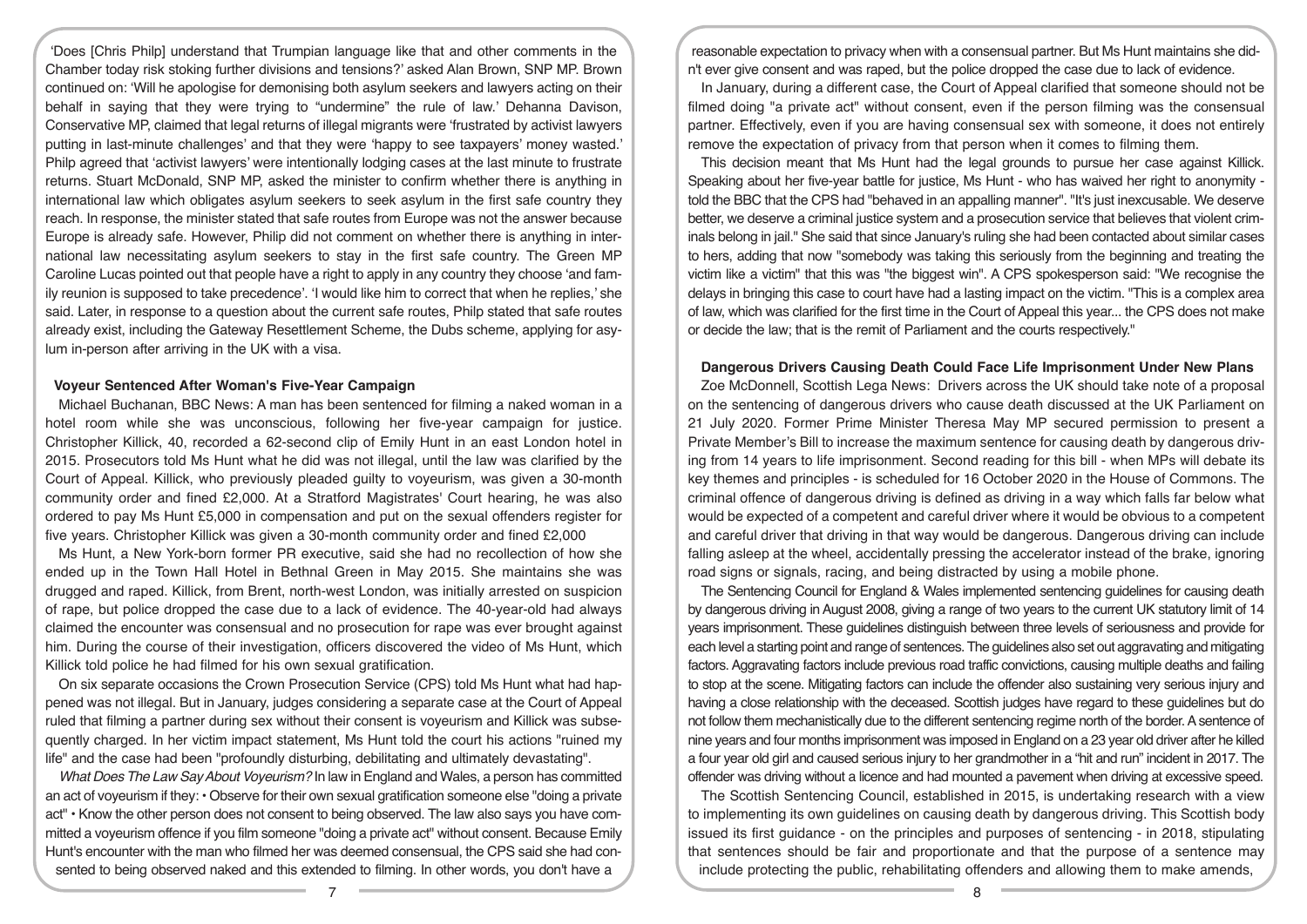punishing the offender and expressing disapproval of the offending behaviour. Examples of Scottish sentences for causing death by dangerous driving in the years 2007 - 2017 include three community-based rather than custodial sentences. In one of those cases, a 29 year old mother of two young children received a community payback order requiring 300 hours of unpaid work. Her defence counsel argued that custody would breach her family's right to a private and family life in terms of the European Convention on Human Rights. She was the main caregiver and due to the impact that a custodial sentence would have on her children, their schooling and the family's finances, a non-custodial sentence was deemed appropriate.

Two other Scottish examples in recent years are worth reflecting on. Two years imprisonment was the sentence imposed upon a 60 year old man who pled guilty to causing death by dangerous driving after falling asleep and crashing his van into a car parked on the hard shoulder killing a person inside the car. The offender expressed genuine remorse and accepted entire responsibility though explained that he was under considerable pressure from his employer to meet delivery targets. 12 years imprisonment was the sentence imposed upon a 27 year old man convicted of causing death by dangerous driving after he drove a Maserati hire car on the wrong side of the road at "ridiculously excessive speed", killing the driver of an oncoming van in a head-on crash. The offender had been drinking alcohol for eight hours before driving and, in the judge's assessment, not only showed no remorse but gave evidence in court with "staggering arrogance."

70 per cent of respondents to a UK government consultation thought the maximum sentence should be increased to life imprisonment. If this becomes law, how it will be addressed by the Scottish Sentencing Council and how many cases there will be where the offence is so serious that the principles and purposes of sentencing can only be met by a life sentence remain to be seen.

# **Ireland: Defendants With Delayed Trials to be Able to Apply for Compensation**

Scottish Lega News: Defendants in Ireland who face unreasonable delays to their criminal trials will be able to apply for compensation under planned legislation, according to reports. The European Convention on Human Rights (Amendment) Bill is currently being drafted by the Department of Justice in response to a European Court of Human Rights judgment in 2010, The Irish Times reports. The European Court held in McFarlane v Ireland that the Irish state was in breach of article 6 (right to a fair trial) of the ECHR because there was no effective remedy for a breach of the constitutional right to reasonable expedition. There is no clear timescale for the new legislation, but there is concern that the backlog of criminal trials caused by the COVID-19 pandemic could lead to a slew of compensation claims once it is in place.

# **Great Scottish Witch Hunt of 1597**

Lauren Brown, Scottish Legal News: Between March and October 1597, Scotland was gripped by witchcraft hysteria. Around 400 people were tried for witchcraft and 200 are believed to have been executed. The number of people accused was double that of those unfortunates who were accused during the infamous Salem witch trials of 1692-1693, immortalised in Arthur Miller's The Crucible. These trials marked the beginning of the large-scale witch hunt phenomenon in Scotland, paving the way for a further three 'great' witch hunts. Amongst them, the trials of 1661-1662 in which 660 people were accused of witchcraft. It is estimated that 4,000 Scots were executed for the 'crime' of witchcraft. Most were horrifically tortured to secure confessions.

The trials of 1597 were markedly different from those that had preceded them in 1590. The 1590 'North Berwick' trials implicated over 70 people in the East Lothian area and were personally over-

seen by King James VI. These trials marked the stirrings of an anti-witch movement in Scotland, but the Great Witch Hunt of 1597, which followed the publication of the King's anti-witchcraft book Daemonologie the previous year, ushered in an era of regular witch trials across many communities.

The political conflict between the King and the Presbyterian church, alongside outbreaks of plague and famine, may have been the catalysts for the witch hunts. Historian Julian Goodare has revealed that many Scottish people believed that, by carrying out witch trials, they would earn God's favour and facilitate an end to famine and plague. One documented case from Aberdeenshire is of Isobel Skuddie. She was accused of gathering human bones to create love charms. Convicted of witchcraft, she was subsequently burned at the stake.

The trial of Margaret Aitken is often cited in discussions of the 1597 trials. Named the Great Witch of Balwearie, she was arrested in Fife in April of 1597. Under torture, she pled guilty to the charges of witchcraft but managed to save her life by swearing her ability to recognise other witches. Accordingly, she aided the courts in identifying numerous 'witches'. The witch trials were a means of controlling women and ridding the communities of unfavourable or rebellious characters. The tragic case of Margaret Aitken, forced to seal the fate of other accused people, reveals the lengths women were driven to in order to survive this dangerous period in Scottish history.

# **'A Cowardly Decision' to Extend Custody Time Limits**

*Nicholas Reed Langen, Justice Gap:* In many legislatures, countries have tried to foster a sense of collegiality amongst their legislators through the architecture of their legislative chamber, like the European Parliament's circle or the Scottish Parliament's horseshoe, adopting styles that reflect unity rather than fostering division. This is not the case in the UK. Instead we take an antagonistic approach, with government benches directly facing-separated by two sword lengths – those of the opposition. MPs stare into each others' eyes, the floor of the house a constant physical reminder of the ideological gulf that lies between them. This layout reflects the 'winner takes all' philosophy that pervades British politics, with the parties in opposition expected to challenge and scrutinise the government through the cut and thrust of debate.

For this philosophy to bear fruit, however, parliament must be allowed to play a role in the process of governing. This is not something that Boris Johnson's government has been eager to grant. Instead, we have seen parliament reduced to the role of bystander, watching mutely and ineffectually from the sidelines, while the government dashes from pillar to post, unchecked and unscrutinised. Not all of these unscrutinised decisions are catastrophes like this summer's exam results; some are notable successes, like Rishi Sunak's 'eat out to help out' scheme, and the extension of the furlough to October.

Admittedly, the exigencies of the pandemic, coupled with the summer recess, meant that the government had to make some decisions on the fly. Convening parliament to decide if Manchester needed to be put into lockdown, or if Greece should have been taken off the no-fly list, would have been farcical, a government refusing to assume the mantle of its responsibilities. What is concerning is that the government is now extending its authority, under the guise of the coronavirus, into matters that should be for parliament, not for a ministry on Whitehall.

Foremost among these is the government's decision, announced this Sunday evening, to add two months to the period that accused persons can be held in custody before trial – technically known as the custody time limit. This means that for someone charged with a criminal offence and denied bail, they can be locked up and treated like a convicted prisoner for eight months – almost a year behind bars before they've even had the chance to put their defence to a jury. At the moment,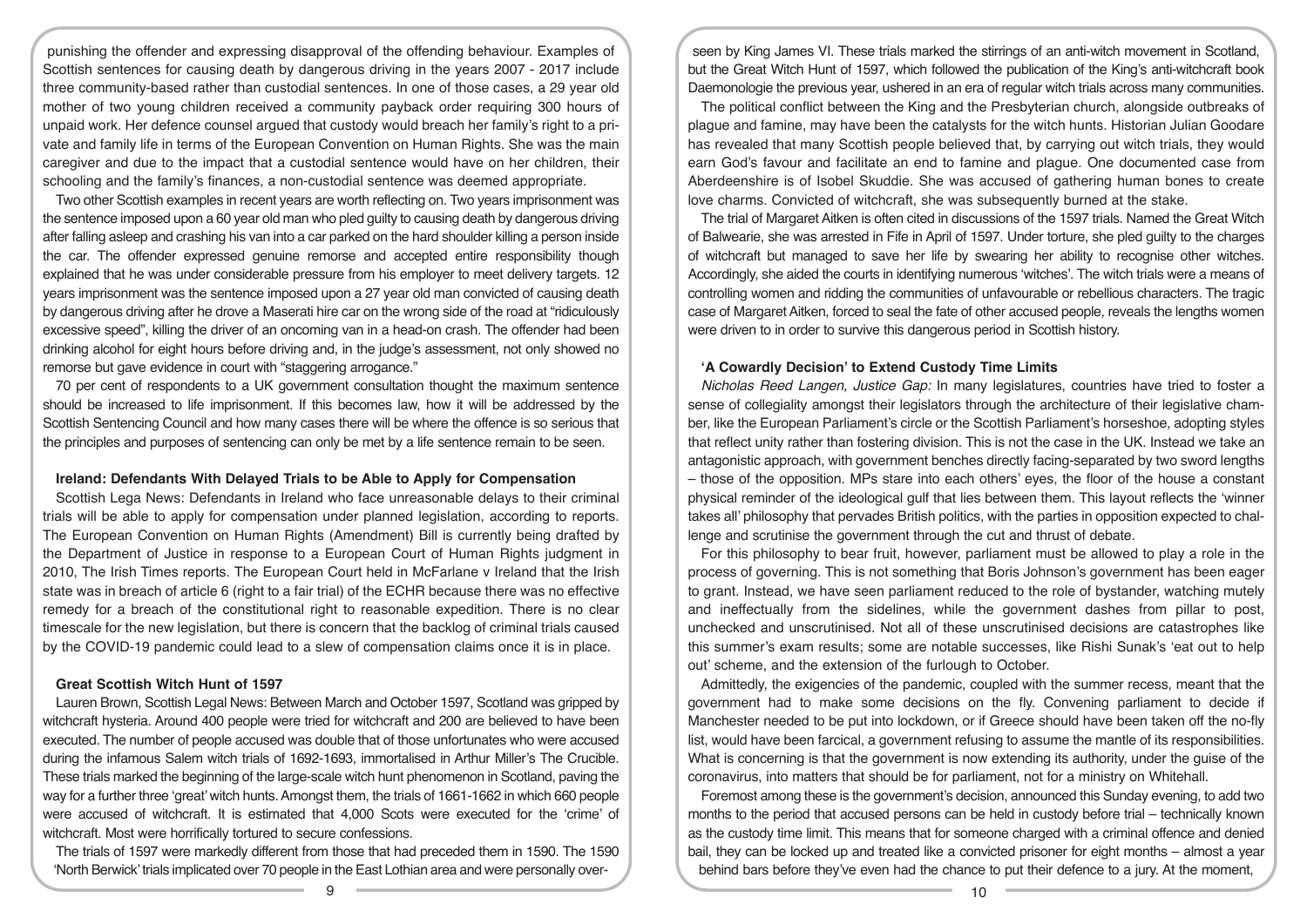this means facing months of confinement, with little chance of exercise or even companionship, with most prisons forcing prisoners to stay in their cells for up to twenty hours a day- cells that are already in a dismal state, as the Howard League reports show again and again.

Ostensibly, this is necessary because the coronavirus has brought the court system crashing down. Jury trials were unable to proceed during the lockdown, while the need for social-distancing means that conducting trials in ordinary courtrooms is fraught with difficulty, and so court capacity is heavily reduced. All of this has resulted in trials being pushed further and further back, with criminal trials now being listed for 2022. It is these delays, according to the Lord Chancellor, Robert Buckland, that raise the risk of potentially dangerous criminals being released upon the expiry of the CTL, and so warrant the extension to the time limit to 'keep victims and the public safe'.

If this was a genuine emergency, and there had been a sudden delay in cases over the past six months, it might be possible to consider this an unfortunate necessity. But it is not. The crisis in the Crown Courts has been growing for years, with courts being sold off to raise money for the Treasury, while courts still supposedly in use stand empty, with the government unwilling to pay – or recruit – enough judges to hear all the cases. Couple this with police recruitment being too low to efficiently investigate and process cases, let alone considering the state of legal aid, and you have a justice system on the brink of collapse.

In this context, the cries of 'public safety' from the Lord Chancellor ring hollow, with the pandemic merely tipping the system over the cliff and onto the rocks below. It is a cowardly decision, with the government preferring to invert a foundational principle of justice – the presumption of innocence – rather than properly fund the justice system. The fact that Buckland announced an £80m plan to 'help the courts' recover, including hiring 1,600 more staff, is meagre compensation for a decade of parsimony.

What makes this all the more invidious is that the government should have been forced to account for these failings. By making the change through secondary legislation, there will be little opportunity for meaningful scrutiny of the decision from the opposition, with the Lord Chancellor able, in essence, to unilaterally extend the period of time that those accused of trial are to be detained for. Such power is more reminiscent of a Tudor monarch than of a 21st century parliamentary democracy. Members of the opposition should have had the opportunity to scrutinise this decision, forcing Buckland to acknowledge that the failings of the justice system have been obvious to everyone except the government for years, and that the extension of the CTL simply takes advantage of the fact that people accused of crimes are unpopular with the public, and curtailing their rights is the easy way out.

There is a time and a place for quick decisions, but too often now we are seeing a government that prefers to rule by decree than by consent. Throughout the lockdown, there were constant amendments to the Coronavirus legislation, diligently tracked by Adam Wagner, but ultimately impossible for anyone to meaningfully follow. Among these amendments was the decision by Matt Hancock, the Health Secretary, to criminalise public gatherings towards the end of August, an amendment that saw Piers Corbyn, the brother of the former Labour leader, fined £10,000. As Matthew Scott has said elsewhere, creating law in this way is 'unprecedented and deeply disturbing'.

British governments with strong majorities are already almost omnipotent, able to pass almost anything they desire. However, this use of executive authority through secondary legislation empowers them further, allowing them to evade scrutiny, both from their own MPs and from the opposition. Few things illustrate this more starkly than the decision to extend pre-trial detention. Civil liberties should not be so easily brushed aside.

#### **Helen McCourt's Mother Ordered to Pay Killer £40,000 Legal Fees**

Marie McCourt has been ordered to pay Ian Simms' costs after a High Court bid to stop his release from prison failed. Simms was jailed in 1989 for the murder of 22-year-old Helen McCourt on Merseyside and has never revealed where her body was hidden. The court ruled money raised through Mrs McCourt's crowdfunding page would be used to cover costs. Mrs McCourt, who has campaigned for a law which would deny parole to killers who refuse to disclose the location of their victim's body, said "it seems unfair that I have to pay his costs but that's what's happened". She said she was "grateful to all the people who contributed" to the fundraising page. Mrs McCourt added: "Prisoners get legal aid and people like myself - we're ordinary people and we don't have the kind of money to take it to a High Court. "The only thing we can do is go to a GoFundMe and thank god they did give me that."

David Lammy, shadow lord chancellor and shadow secretary of state for justice, tweeted: "It is totally wrong for the family of Helen McCourt to be forced pay a penny of the legal costs of the man who killed her daughter. "The government should recognise the exceptionally tragic circumstances here and apply some common sense." Last week High Court judges refused to order a review of Simms' release and said a Parole Board decision "involved no arguable public law error". But Mrs McCourt said the law doesn't recognise how "painful" it is for families of loved ones whose bodies have not been found.

'Show remorse' "I have been going out searching for my daughter's body for 33 years and the government and our laws don't seem to understand how painful this all is," she said. "Our families should have the right to know that when these killers are caught and if they refuse to say where their victims remains were hidden or what they did with them, at least let the family know. "They should have to show this remorse before they can ever be considered for release." A bill denying parole to killers who refuse to disclose a body's location, known as Helen's Law, cleared the Commons in March but came too late to prevent Simms being released. Mrs McCourt said it would be a "great day to get that law passed and make sure no-one has to go through what I've had to go through".

# **Benjamin Bestgen Takes an Honest Look At Marriage**

During my legal studies, a professor opined that one of the most legally significant things the majority of people will ever do in their lives is to marry and divorce (the other things were: entering into employment contracts, having children, buying a house and dying).

Writer Jane Austen started her most famous novel asserting that "It is a truth universally acknowledged, that a single man in possession of a good fortune, must be in want of a wife." Philosopher Arthur Schopenhauer countered that marriage meant to halve one's rights and double one's duties and is akin to grabbing into a bag of snakes while blindfolded and hoping to catch an eel. He also noted that to marry meant that spouses do their utmost to become thoroughly disgusted with each other. Despite many witticisms, depictions of marital bliss and detailed social observations on the subject, Austen never married. Neither did Schopenhauer, though both had opportunities. People have pondered marriage for millennia and better writers than me have done a thorough job already. Philosopher Elizabeth Brake provides a great summary on the philosophy and history of marriage. But for lawyers, a few things regarding the future of marriage could be interesting:

Many marriage vows include promises to "love and cherish" the other. But promising to feel love for a person or to make the feeling last is impossible and unenforceable, given the biology and nature of love. More realistic might be vows to treat one's spouse justly, fairly and deal with them in good faith – but interestingly, this doesn't seem to be a common marriage vow. Philosopher Julian Savulescu considers though that neuroenhancements which increase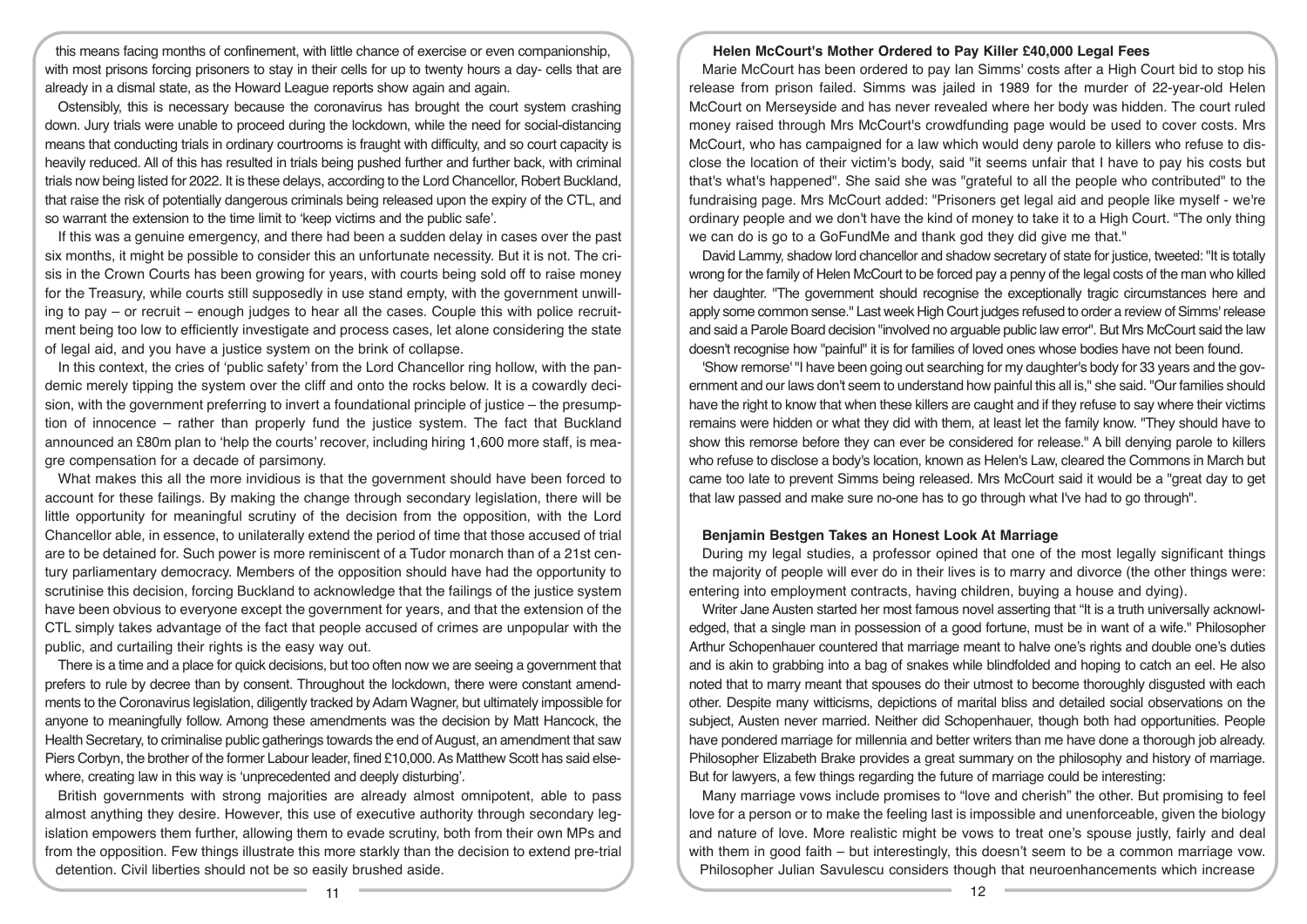feelings of bonding and emotional attachment (e.g. through oxytocin) might make it easier to keep "love vows". They are also more likely to be effective, unlike date nights and romantic weekend trips. But such technologies can be problematic in abusive relationships and pose serious questions about consent and the authenticity of our emotional life.

Marriage is a contract that does not expire until death, its legal terms cannot be altered (though people can compromise in practice) and many jurisdictions still make its dissolution costly and contentious. But people change over time: mentally, physically and in terms of preferences, experiences, ambitions, knowledge or desires. Metaphysical questions about personhood aside, the person you are with now is likely not the one you married five, ten or twenty years ago. Depending on your stage in life, your spouse may not be the right partner for you anymore. Issuing temporary marriage contracts might help: if the spouses are content, they can renew the agreement. Conversely, an expiry date could take the pressure off some relationships that ran their course: instead of costly divorces, temporary marriages could already include arrangements for dealing with any jointly owned property after expiry: a marriage contract and pre-nup rolled into one.

*Separating Marriage From Childcare:* Poet Philip Larkin implied that many parents are woefully inept at raising kids to be smart, confident, fair-minded and emotionally mature adults. Arguably, that's asking too much of any individual couple anyway: it takes a village to raise a child, as the saying goes. Psychologist Robert Emery considers that couples who won't divorce "because of the children" potentially do them harm. Children mostly need a stable environment and the feeling that they are loved. Parenting does not require that the parents are married or love each other. Therefore, philosopher Laurie Shrage proposes legally splitting parental rights and duties from marriage, making them legally and factually separate things. Co-parenting agreements could serve the interests of the children best: they can include, but are not limited to, the biological parents but also step-parents, godparents or other people who exercise de-facto parenting functions. They would also protect the rights of important caregivers to the children, irrespective of marital status or biological relation.

*In Praise of Arranged Marriage:* Humans have fallen in love since the emergence of our species. Until about two centuries ago, love was not a good enough reason to marry but nowadays it seems it's the only commonly acceptable ground (in the Western world at least). But passionate love fades after a few months and rarely lasts longer than two or three years. Due to the biology and psychology of passion, we see the loved one as we want them to be, not as they likely are. Our decision-making is impaired. Important questions are either not asked or unsatisfactory answers accepted, warning signs overlooked or denied, unrealistic hopes indulged. It's worth asking if a person in such a state of mind should be allowed to sign a marriage contract at all.

If done well and in good faith, a lot of key conflict factors in marriages can be disclosed and discussed upfront in the due diligence process of an arranged marriage: For instance, the prospective spouses' motivation for marriage, education, socio-economic background, health, reproductive capacity, views on children, career, household management, lifestyle preferences, financial habits, family, friends and associations, political beliefs, religious views, sexual proclivities… the list can go on. Given that marriage means a joining of estates and bodies with the view of building a life together, surely it makes sense asking the important practical and philosophical questions from the start and not leaving them to chance and wishful thinking.

Spouses in a love marriage can fall out of love while spouses in an arranged marriage can come to love each other. Love is a great bonus, but legally irrelevant to a marriage. We commonly say that marriage is a journey of discovery: people discover who their partner really is. But in an

arranged marriage people start the journey more informed, with more realistic expectations and can pre-empt or mitigate potential conflicts. Both types of marriage can work out great. But legally speaking, the 'arranged marriage approach' sounds preferable, if only to remind us that a degree of diligence should be exercised before entering into important agreements.

**Hope For Offenders Facing Deportation Which Would Be 'Unduly Harsh' On Children**  Zohra Nabi, Justice Gap: Appeal judges have offered hope to offenders facing deportation where it would be 'unduly harsh' on their children. Whilst the UK Borders Act 2007 requires the secretary of state for the Home Department to make a deportation order where a non-British national is convicted of a criminal offence and sentenced to at least 12 months' imprisonment, there is an exception where effect of deportation on a non-national's partner or child would be 'unduly harsh'. In a previous judgment, it had been held that for circumstances to be 'unduly harsh', they must go 'beyond what would necessarily be involved for any child faced with the deportation of a parent', with Lord Carnwath in the Supreme Court going so far as to say that the consequences must be 'severe or bleak', bearing in mind the strong public interest in deporting foreign criminals. In practice, this has frequently left applicants unable to make use of the exception, save where there is something extraordinary in their circumstances. In the judgment handed down on Monday 07/09/2020, (HA and RA (Iraq) v SSHD), however, Underhill LJ warned against the danger of comparing an applicant's circumstances to that of an imaginary child whose parent is about to be deported, setting out that the test should not be one of exceptionality, but rather one of holistic evaluation. This approach marks a stark contrast to that currently adopted by the Upper Tribunal, and was described by barristers at No. 5 Chambers as providing 'welcome guidance'. The often-unyielding approach by the Home Office towards the deportation of foreign criminals came under fire from human rights campaigners earlier in the year, with the chair of charity Detention Action Bella Sankey telling the BBC that non-violent offenders who 'have been here a long time, and are to all intents and purposes British' were being unfairly punished. The government were further criticised after 25 out of 42 Jamaican nationals were removed from a foreign criminal deportation flight to Jamaica in February, with Shadow Justice Secretary David Lammy urging the government to suspend such flights until publication of the Windrush scandal report However, the Court of Appeal decision comes in the wake of Home Secretary Priti Patel doubling down on her criticism of 'activist lawyers' frustrating the removal of asylum seekers. It is yet to be seen how the government will respond to the decision.

## **Overdue Review of the Coroner's Service Must Tackle Fundamental Inequality of Arms**

INQUEST has given evidence alongside Andy McCulloch to the House of Commons Justice Committee in their inquiry on The Coroner Service. They havecalled for long overdue action from government on the coronial system, which is failing in its role to prevent future deaths and struggling to ensure bereaved families have access to justice.

Now more than ever, as coroners struggle to respond to the high number of deaths arising from COVID-19, change is urgently needed. Drawing directly from their experience supporting bereaved families since 1981, and the recent evidence of 50 families who informed written evidence to the inquiry, the key concerns that INQUEST will raise include: 1)The need for a full time Chief Coroner and a National Coroner's Service, rather than the current part time Chief Coroner and inconsistent localised services. 2) The establishment of a National Oversight Mechanism; a new independent body with the duty to collate, analyse and monitor the currently disparate, hard to access and locally held recommenda-